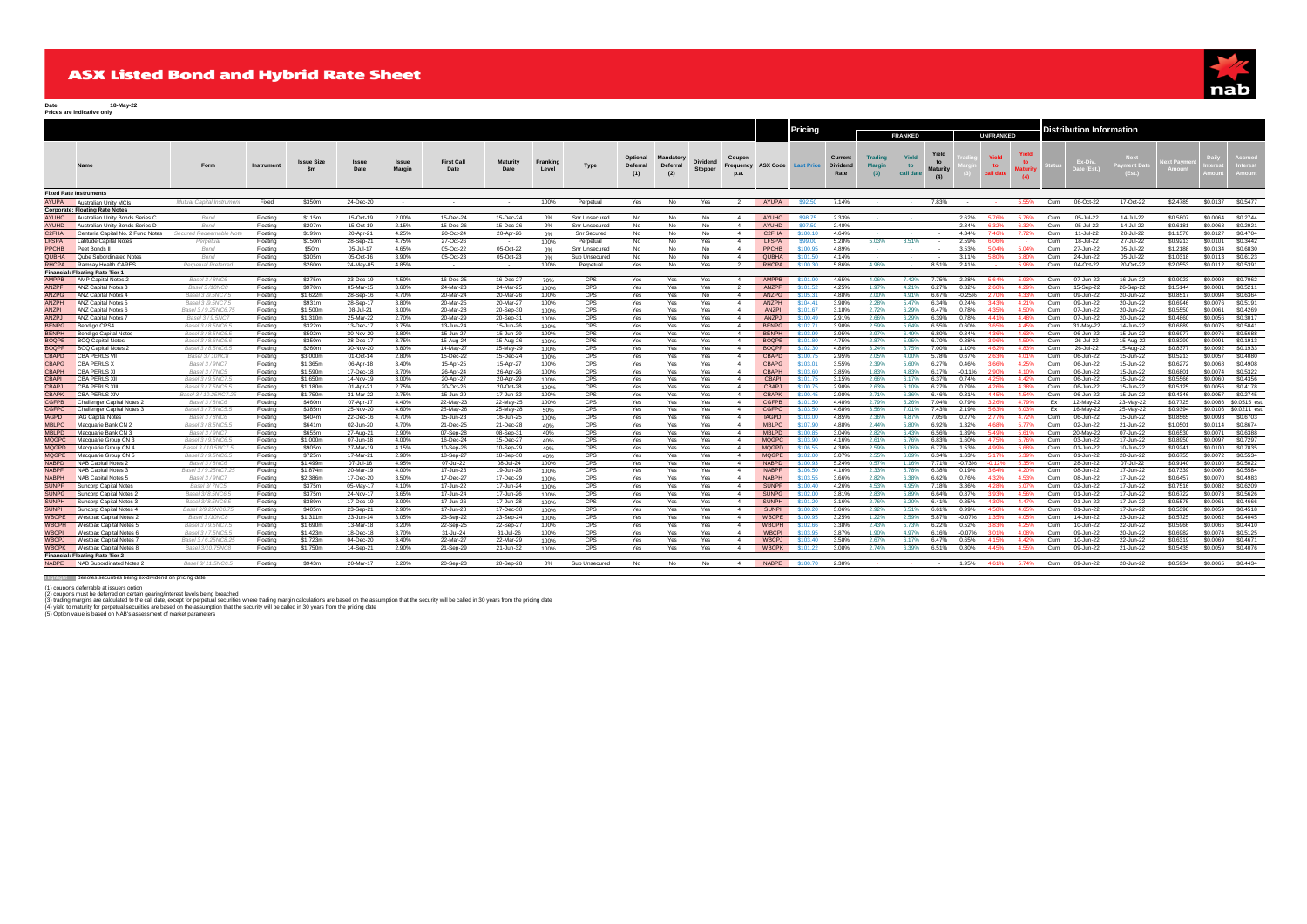## **ASX Listed Bond and Hybrid Rate Sheet**





| Term   | Yield  | 7 Day Change |
|--------|--------|--------------|
| Cash   | 0.350% |              |
| 1 mths | 0.415% | 0.08         |
| 2 mths | 0.720% | 0.09         |
| 3 mths | 1.070% | 0.02         |
| 4 mths | 1.370% | 0.17         |
| 5 mths | 1.600% | 0.02         |
| 6 mths | 1.860% | 0.01         |
| 1 yrs  | 2.461% | $-0.03$      |
| 2 yrs  | 3.043% | $-0.06$      |
| 3 yrs  | 3.220% | $-0.04$      |
| 4 yrs  | 3.456% | $-0.03$      |
| 5 yrs  | 3.533% | $-0.02$      |
| 7 yrs  | 3.658% |              |
| 10 yrs | 3.770% | 0.01         |
| 12 yrs | 3.829% | 0.01         |
| 15 yrs | 3.856% | 0.01         |
| 20 yrs | 3.779% | 0.01         |
| 30 yrs | 3.553% | 0.01         |

| Term   | Current | 1 Mth Ago | 3 Mth Ago | 12 Mth Ago |
|--------|---------|-----------|-----------|------------|
| Cash   | 0.350%  | 0.100%    | 0.100%    | 0.100%     |
| 1 mths | 0.415%  | 0.040%    | 0.020%    | 0.020%     |
| 2 mths | 0.720%  | 0.160%    | 0.020%    | 0.020%     |
| 3 mths | 1.070%  | 0.350%    | 0.080%    | 0.040%     |
| 4 mths | 1.370%  | 0.530%    | 0.110%    | 0.050%     |
| 5 mths | 1.600%  | 0.710%    | 0.185%    | 0.060%     |
| 6 mths | 1.860%  | 0.910%    | 0.270%    | 0.105%     |
| 1 yrs  | 2.461%  | 1.490%    | 0.677%    | 0.069%     |
| 2 yrs  | 3.043%  | 2.351%    | 1.464%    | 0.154%     |
| 3 yrs  | 3.220%  | 2.626%    | 1.863%    | 0.336%     |
| 4 yrs  | 3.456%  | 2.861%    | 2.106%    | 0.623%     |
| 5 yrs  | 3.533%  | 2.968%    | 2.222%    | 0.875%     |
| 7 yrs  | 3.658%  | 3.141%    | 2.354%    | 1.326%     |
| 10 yrs | 3.770%  | 3.285%    | 2.454%    | 1.776%     |
| 12 yrs | 3.829%  | 3.350%    | 2.498%    | 1.980%     |
| 15 yrs | 3.856%  | 3.373%    | 2.525%    | 2.178%     |
| 20 yrs | 3.779%  | 3.314%    | 2.508%    | 2.314%     |
| 30 yrs | 3.553%  | 3.140%    | 2.389%    | 2.305%     |



Some data is sourced from ASX and Bloomberg.

### **IMPORTANT NOTICES**

Ay and in this document has been present without taking into account your objective, finanda ituality are allot the state in the state in the state in the state in the state in the state in the state in the state in the st

DISCIAMERIA BAN Limited (ABN 12.004 044 937), its related boties and any differ, employe, agent, advise or contract thereof ("NAS") do not warrant or represent that the information, recommendations, opinions conclusions co